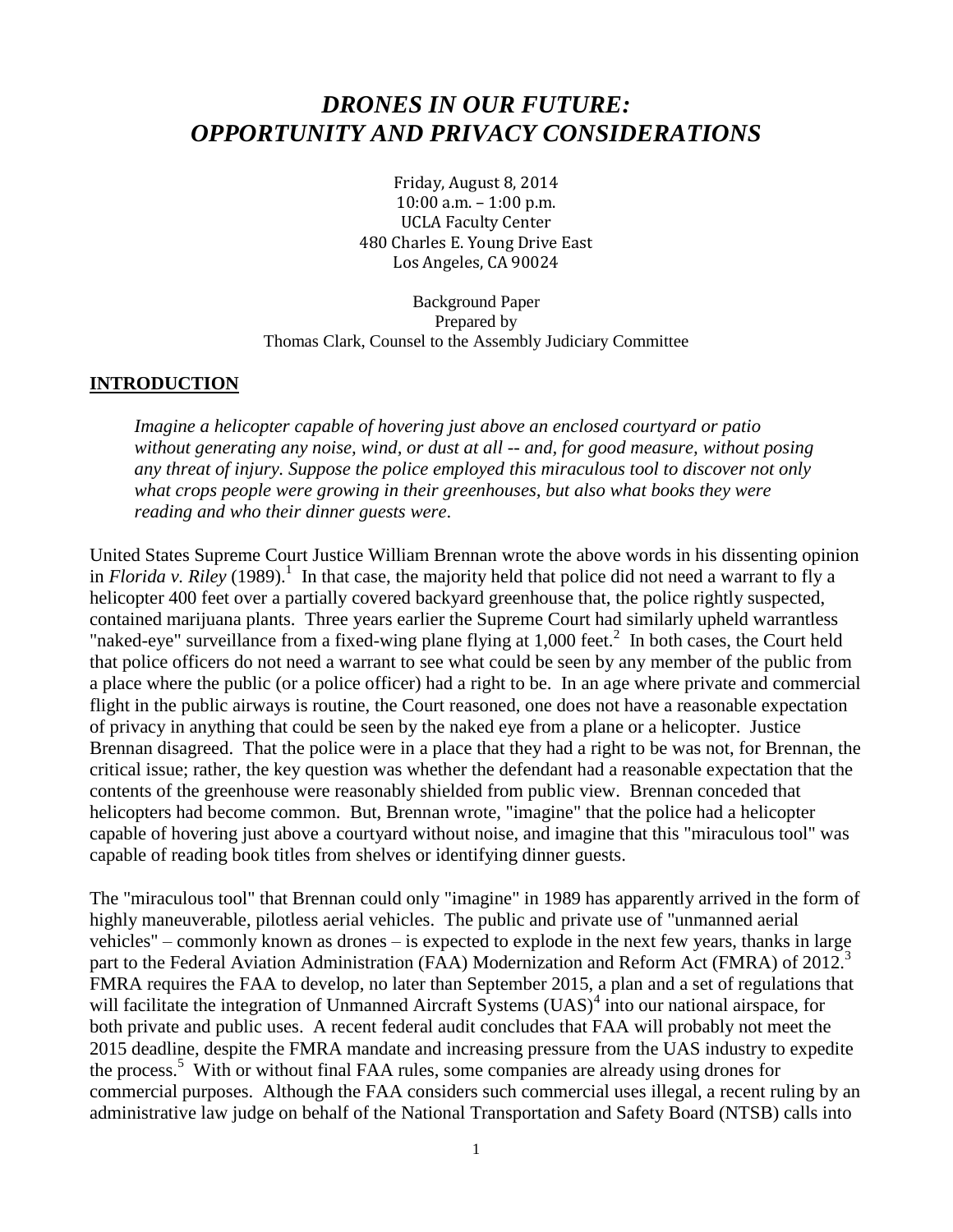question FAA authority to regulate commercial drones, at least until the Congressionally-mandated rules are finally promulgated. $6$  The NTSB administrative law judge has stayed his ruling pending the outcome of the FAA appeal; but whatever the outcome of this appeal, one thing seems certain: once FAA rules are completed many more private and public entities will be submitting applications to FAA to operate drones for an array of purposes. FAA estimates that it will issue 7,500 authorized operators within five years of issuing the final rules; others estimate that the number will be as high as 30,000 if not more.<sup>7</sup>

The potential benefits of drones are undeniable, as many of the witnesses in this legislative hearing will no doubt persuasively testify. In addition to the many potential commercial uses – product delivery, crop dusting, film-making, aerial photography, pipeline and oil platform inspection, to name just a few – drones can also serve as a highly useful and cost-effective law enforcement surveillance tool. Other important public functions include fire detection and firefighting, search-and-rescue missions, ecological monitoring, traffic control, and weather forecasting. Inevitably, creative minds will devise many more uses. But along with these benefits, the very pervasiveness of drones – especially when equipped with high-resolution cameras or other sensory devices – will inevitably create new threats to privacy and other constitutional rights and liberties. As is often the case, new technologies create new forms of human interaction, new kinds of conflict, and, invariably, new and complex legal questions.

The purpose of this background paper, and the hearing for which it is written, is to briefly survey some of the legal and policy implications of expanded drone use in California, in both the public and private sphere. Part One discusses the current (and apparently evolving) status of FAA's authority to regulate UAS and the Congressional mandate that FAA devise regulations with an eye toward integrating drones into our national airspace by September of 2015. Part Two considers the likely use of drones by public agencies – especially law enforcement agencies – and whether the  $4<sup>th</sup>$  Amendment appears to adequately protect our reasonable expectations of privacy from increasing drone surveillance. Part Three considers the potential impact of commercial drone use on personal privacy, and the extent to which existing state privacy statutes and common law privacy torts appear to offer adequate protection. Part Four turns to possible legislative responses, including an overview of what other states have done in an effort to try to set parameters around both public and private drone use.

### **PART ONE: FEDERAL LEGISLATION AND REGULATION OF DRONES**

**FAA Authority over the National Airspace System**: The Federal Aviation Administration (FAA) is the principle agency responsible for regulating the National Airspace System (NAS) – a term which includes not only the "airspace" within our national political boundaries, but the entire network of air navigation facilities, airports, aeronautical information providers, and personnel who operate this integrated network to ensure the safety of those in the air and on the ground. In addition to licensing pilots, regulating the commercial airline industry, and overseeing operation of our national Air Traffic Control System, the FAA issues "certificates" that authorize public and private persons to operate specific aircraft within the NAS. Public aircraft operators must obtain a "Certificate of Waiver or Authorization" (COA), while operators of civilian aircraft must obtain an "Airworthiness Certificate" before the aircraft may operate within the NAS. No aircraft, public or civilian, may operate in the NAS without FAA certification or authorization of some sort. It is sometimes falsely assumed that FAA does not regulate small unmanned vehicles – such as remote-control model planes – that fly below 400 feet, but as FAA notes on its website, this is one of many "myths" surrounding FAA jurisdiction.<sup>8</sup> In fact, FAA regulates all airspace "from the ground up." The common assumption that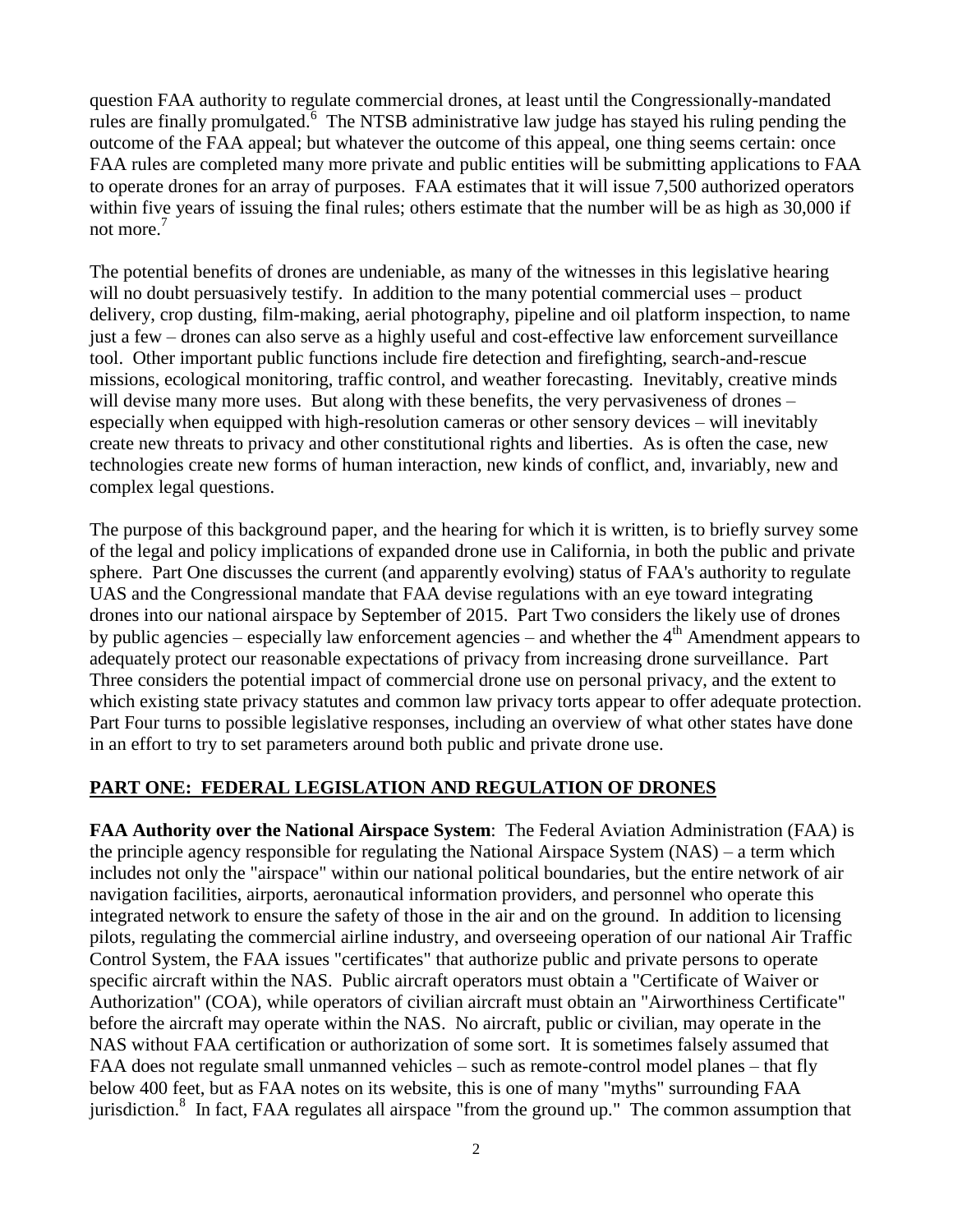FAA does not regulate airspace below 400 feet apparently derives from a 1981 FAA advisory circular (AC 91-57) that authorized the use of small remote control aircraft (less than 55 lbs.) for *recreational* purposes without a certificate, so long as the aircraft are operated below 400 and at least five miles from an airport. Thus, small recreational remote control planes may fly below 400 feet without an airworthiness certificate only because the FAA created an exemption to the general rule that requires certification, not because FAA lacks the authority to regulate remote control aircraft below a certain altitude.

**FAA Authority over Commercial UAVs**: Regardless of size or altitude capacity, the FAA regulates both manned and unmanned aerial vehicles. Certification of "unmanned aerial vehicles" – UAVs or "drones" – is generally treated in the same manner as certification of manned vehicles: public drone operators must obtain a COA from FAA while civilian UAV operators must obtain an "Airworthiness Certificate." Thus far, the FAA has issued several hundred COAs, and as of December, 2013, there were over 500 active COAs. Among COA recipients are a variety of public law enforcement agencies, from the U.S. Customs and Border Patrol to local police departments. Other public recipients include public universities conducting research designed to develop beneficial uses of drones, including agricultural uses, weather forecasting, and ecological monitoring. Thus far, FAA has granted only a handful of civilian "Airworthiness Certificates" on an "experimental" basis, and none for purely commercial purposes. (One certificate was issued to Conoco Phillips for monitoring an Alaska oil pipeline, but on a limited and experimental basis.) $^{9}$ 

As discussed, a recent decision by an Administrative Law Judge with the National Transportation and Safety Board raises questions about FAA's ability to enforce its ban. That decision, however, has been stayed pending an FAA appeal. In the meantime, as FAA has always maintained, commercial drone use without a certificate is a violation of federal law and FAA regulations. As drone technology developed in the 1990s and early 2000s, and as drones became more affordable, an increasing number of persons purchased drones and began using them for commercial purposes notwithstanding FAA policy; indeed, many even openly advertised these services. FAA lacked the capacity to police such uses in a comprehensive manner, but it did occasionally issue warning letters to the commercial operators that came to its attention. FAA concluded that many of these commercial users operated under the false assumption that AC 91-57 authorized their activity so long as they were using small drones and flying them below 400 feet. In response, in 2007 FAA published a notice in the *Federal Register* "clarifying" that AC 91-57 only applied to *recreational* uses and that operating drones for *commercial* purposes violated FAA rules and regulations, no matter the size of the drone or the altitude flown. $10$ 

**The Federal Aviation Administration Modernization and Reform Act of 2012**: FAA's 2007 "clarification" that commercial drone use was unlawful without a FAA "Airworthiness Certificate" – and the fact that FAA only grants these certificates for experimental, non-commercial purposes – did not sit well with the rapidly emerging UAS industry or with Congress. Reflecting growing pressures to integrate more drones into the NAS, Congress recently enacted, and President Obama signed, the FMRA of 2012. FMRA requires the FAA to develop rules and regulations to facilitate the "safe integration" of UAS into the NAS by September of 2015. As part of the general charge, FMRA also sets forth a series of preliminary steps that FAA must complete by specified deadlines.

Although the FAA initially estimated that there could be 30,000 drones by the end of the decade, it recently revised that figure significantly downward, estimating that by 2020 (within five years of the promulgation of rules) there will be just 7,500 commercial drones. Industry and other advocates of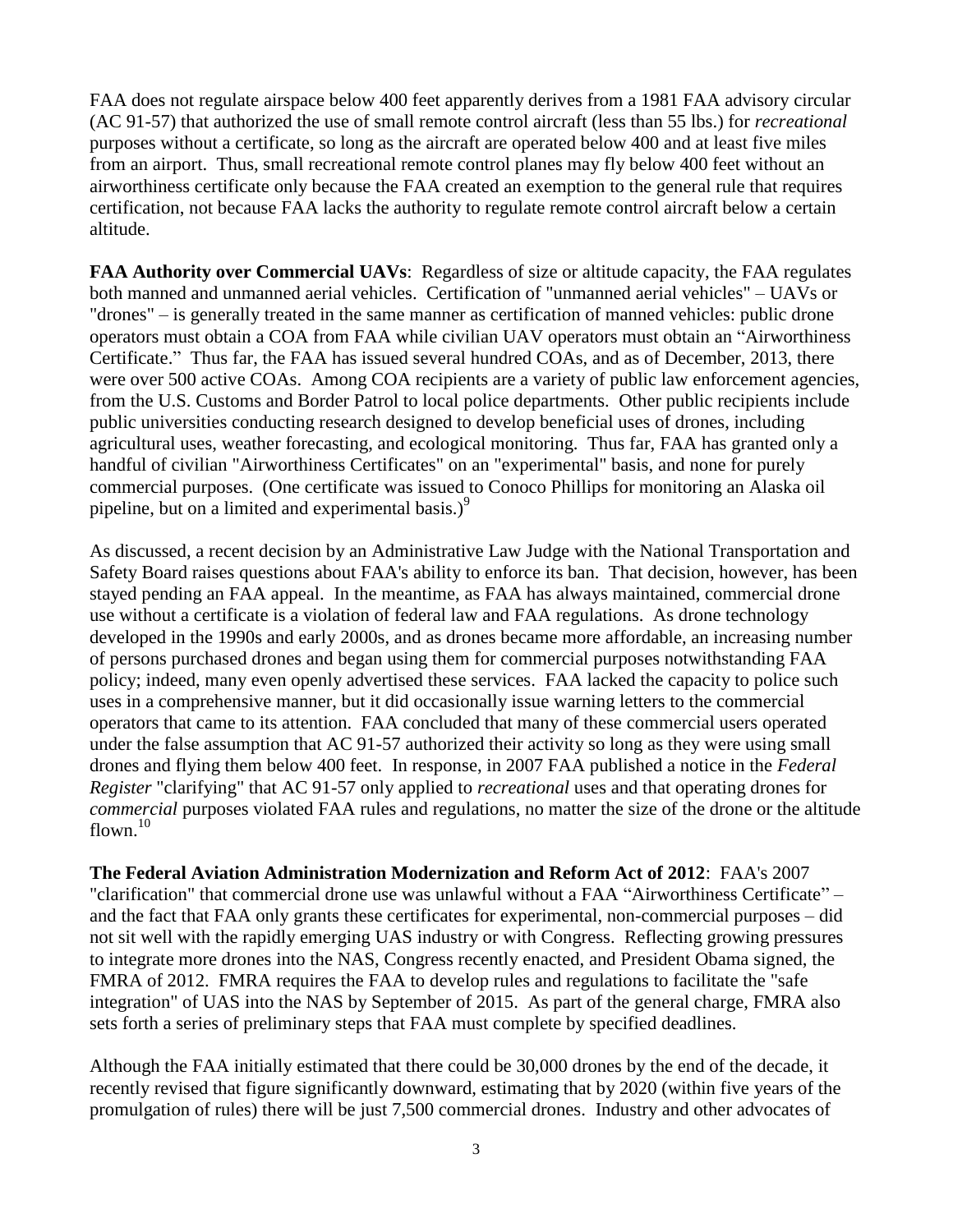UAS integration continue to favor the 30,000 figure, contending that UAS will eventually become a \$90 billion dollar business employing as many as 100,000 people.

**Recent Auditor's Report:** Whichever estimate is most accurate, both are premised on FAA completing its rules and requirements by the September 2015 deadline and issuing certificates to operators that meet the requirements. However, a recent audit by the Office of the Inspector General concludes that FAA "faces significant barriers" to integrating UAS into the NAS by the September, 2015, deadline.<sup>11</sup> Most of the impediments to UAS integration, the audit concluded, are technological. Underlying the technological barriers is the simple fact that UAS have no pilots on board. For all of the high-tech safety and collision-avoidance equipment used on modern aircraft – and it is considerable – the final avoidance technique remains the ability of a human pilot to "see and avoid" a potential collision. Experts informed the auditor that this is the most pressing technical challenge, for "there is currently a lack of mature UAS technology capable of automatically detecting other aircraft operating in nearby airspace and successfully maneuvering to avoid them." A second and closely related technological barrier involved so-called "lost link" scenarios, where the radio or electronic software linking aircraft and the ground operator is temporarily disrupted, even if only for a matter of seconds. For example, the report noted a 2010 incident in which the U.S. Navy lost contact with a UAS helicopter due to a software problem, which resulted in the UAS helicopter entering restricted airspace in Washington, D.C. In March 2012, a UAS operating at 20,000 feet lost contact with ground control for several minutes and descended to 19,000 feet without authorization from air traffic control.<sup>12</sup> The Auditor found other barriers that were not strictly technical in nature, including a failure to meet consensus on defining minimum performance and design certification standards or establishing standardized training standards for air traffic controllers to manage UAS. In light of these barriers, the Auditor concluded that FAA will not meet the September, 2015, deadline for developing final rules on UAS integration. $^{13}$ 

Overall, the Auditor concluded that until FAA "addresses these barriers, UAS integration will continue to move at a slow pace, and safety risks will remain." The Auditor recommended that FAA, in cooperation with stakeholders, establish new milestones and timelines on a number of specific issues, but the Auditor did not specify dates for these milestones, let alone speculate on when, or if, new target dates would be established for either the completion of comprehensive rules or the preliminary rule on "small" UAS.<sup>14</sup>

**FAA's Primary Mission: Safety or Privacy? Agency Says Its Safety, Not Privacy:** Although the primary purpose of FMRA is to establish rules and regulations that will permit the "safe integration" of an increasing number of UAVs into the NAS, the recently published Roadmap identifies two goals: safety and privacy. However, while identifying privacy as a goal, the Roadmap says very little about privacy. The Inspector General's Audit Report similarly mentions dual goals of safety and privacy, but like the Roadmap, only mentions privacy as one of the obstacles that is preventing FAA from meeting its deadlines. Despite pressure by some members of Congress and privacy advocates, FAA continues to maintain that its chief mission is to ensure safety in national airspace. At a very fundamental level, FAA's responsibility is to ensure that the thousands of new UAVs that will eventually operate in an already-crowded airspace do not crash into each other or, more important, do not collide with manned aircraft carrying human crews and passengers. This is by no means a hypothetical concern, as there have already been reports of near misses between drones and commercial airliners. Even a small drone, which might not do much damage to large commercial airline, can nonetheless be sucked into a jet engine. As more drones enter the airspace, the probability of such problems will only multiply. Not unreasonably, then, it appears that the primary objective of the FAA is to ensure that drones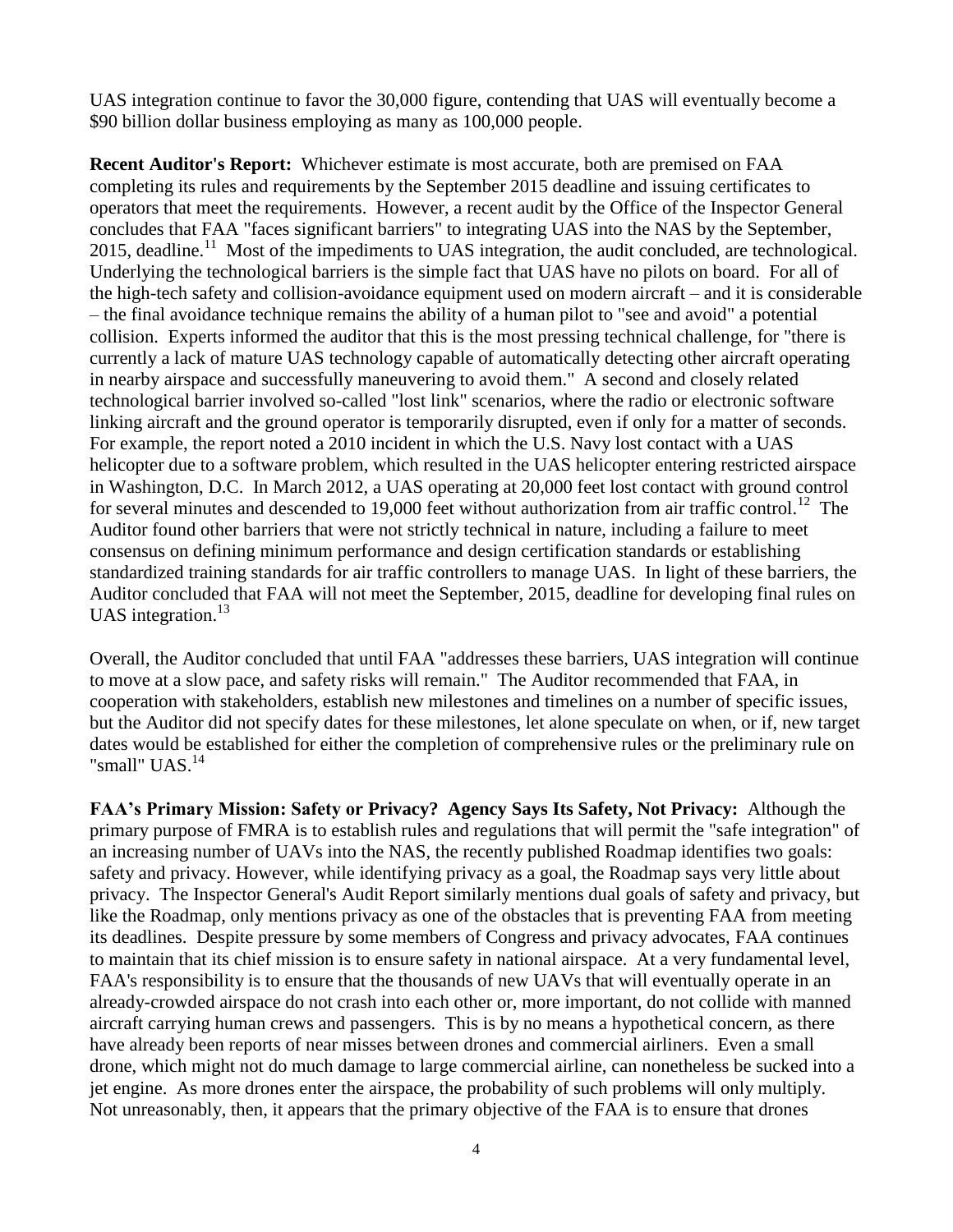operate safely once in the crowded airspace, rather than the reasons for drones entering the airspace or the kinds of information they collect while there.

In response to pressure from Congress and privacy advocates, however, FAA required the six test sites authorized by FMRA to adopt and post privacy policies and allow for public input on privacy concerns. Specifically, the final draft of the privacy regulations for the test sites (1) require test site operators to maintain a record of all UAS operating in the test sites; (2) require every UAS operator within the test site to have a written plan for the operator's use and retention of data collected by UAS; (3) require the test site operator to make these privacy plans publicly available; and (4) require the test sites to conduct an annual review of test site operations in order to verify compliance with stated policies and share the outcome of the review in a public forum with an opportunity for public feedback.<sup>15</sup>

Two points should be stressed in regard to the privacy policy for the test sites. First, the policy only calls for transparency on use and retention of data; it does not impose any limits as to how the test site or any UAV operating in the test range may use or retain data. Second, these transparency requirements only apply to the test sites and UAV operating within the test range; they are not intended as general rules that will apply to UAV that will eventually operate in the national airspace once final rules are adopted and certifications granted. Although privacy advocates have asked the FAA to include privacy policies as part of the proposed final rules, the FAA has not yet indicated that it will do so. In its September 2013 *Comprehensive Plan,* the FAA recognizes the importance of privacy issues, but it suggests that *other* federal agencies and stakeholders should address those issues. While stressing that the privacy policies governing the test site are not meant for general applicability, FAA nonetheless claims that "lessons learned and best practices established at the test sites may be applied more generally to protect privacy in UAS operations throughout the NAS. This incremental approach will provide an example to both private and public sectors on a safe and secure way to employ UAS that is consistent with the need for privacy."<sup>16</sup> In short, FAA's primary concern is safety, and while it recognizes significant privacy concerns, it appears to believe that other federal agencies and individual states, through their laws and policies, may be better equipped to address privacy concerns.

While FAA seems reluctant to do so, some members of Congress want FAA to incorporate privacy regulations in its final rules. For example, in opening remarks to hearings on "The Future of Unmanned Aviation in the U.S. Economy: Safety and Privacy Considerations," Senate Commerce Committee Chairman Jay Rockefeller noted that while safety issues were the FAA's "most important problems," we cannot "ignore the threat that [drones] pose to our personal privacy." Rockefeller noted that consumers are "already under assault" from the multi-billion dollar data broker industry "dedicated to tracking our health status, our shopping habits, and our movements. If the data brokers of today controlled the UASs, I don't know what about American consumers' habits or choices would remain private. People are right to worry that drones in our national airspace could be yet another way for private companies to track where we are and what we are doing."<sup>17</sup> Motivated by similar concerns, U.S. Senator Edward Markey introduced legislation that would amend FMRA so as to prevent FAA from implementing its final rules until certain privacy protections are in place. Specifically, the pending Drone Aircraft and Transparency Act of 2013 (S. 1639, 2013-2015 session) would (1) require every applicant for a UAS certificate to include in its application information on how it intends to collect, use, and retain information; (2) require FAA to make these applications available on its websites; (3) prohibit law enforcement from using UAS for investigation or intelligence purposes without a warrant, subject to certain exceptions; and  $(4)$  require any UAS application by law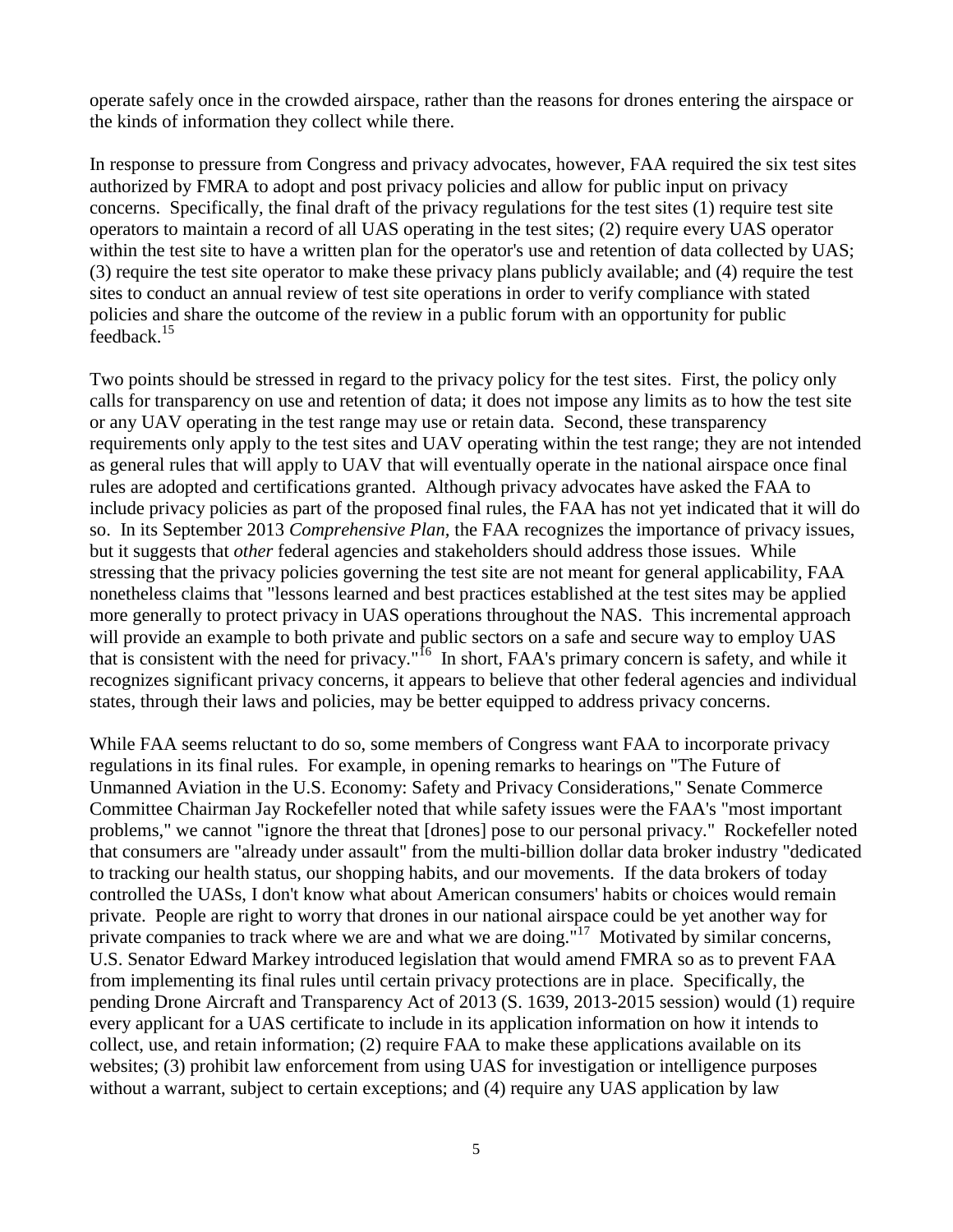enforcement to include a "data minimization" statement.<sup>18</sup>

In sum, the FAA is feeling pressures from both sides: on the one hand, the industry wants to accelerate rules; on the other hand, privacy advocates and some members of Congress want FAA to include privacy protection in the final rules. U.S. Senator Markey's bill usefully highlights that privacy concerns apply to both public and private use of drones. The next two parts of this paper turn to each in turn.

## **PART TWO: PUBLIC AGENCY USE OF DRONES AND THE 4TH AMENDMENT**

While commercial drone use is still emerging – and in theory awaiting FAA final rules – the FAA has authorized drone use for various public domestic purposes for more than two decades, and the use of drones have become more common.<sup>19</sup> For example, United States Customs and Border Protection maintain a large fleet of drones that monitor the U.S. border and, at times, fly missions on behalf of other public agencies, federal and local. According to FAA director Michael Huerta, as of January of this year, FAA had authorized 36 law enforcement agencies to operate UAS, while several public universities use UAV to conduct research into weather, agriculture, and industrial uses. These public uses have included firefighting, disaster relief, search and rescue, law enforcement, border security, and military training among others.<sup>20</sup> However, one of the more controversial areas involves the use of drones by law enforcement agencies, which raise substantial Fourth Amendment issues.

The Fourth Amendment to the United States Constitution secures the right of the people "to be secure in their persons, houses, papers, and effects, against unreasonable searches and seizures." It further provides that warrants shall not be issued except "upon probable cause" and the warrant must particularly describe the person or place to be searched. What this means, as developed by two centuries of case law, is that a search is unconstitutional if it is "unreasonable" and constitutional if it is "reasonable." A search that is conducted pursuant to a properly executed warrant is presumed to be reasonable and therefore constitutional. A warrantless search, on the other hand, is unreasonable unless if fits within the definition of one of several judicial recognized "exigent circumstances." Generally, exigent circumstances allow law enforcement to conduct a search where there is some imminent threat that evidence will be destroyed or harm caused. $2<sup>1</sup>$ 

Although the U.S. Supreme Court has not directly considered whether drone surveillance would constitute a violation of the Fourth Amendment, the closest analogy, most legal scholars seem to suggest, are the so-called "fly-over" cases involving traditional manned aircraft. In *California v. Ciraolo* (1986), the Supreme Court upheld warrantless "naked-eye" surveillance of a back yard from a fixed-wing plane flying at 1,000 feet. The Court held that police officers do not need a warrant to see what could be seen by any member of the public from a place where the public had a right to be. Private and public planes had become routine, the Court reasoned, and therefore one does not have a reasonable expectation of privacy in anything that could be seen by the naked eye from a plane. Three years later, in *Florida v. Riley* (1989), the majority applied the same reasoning in holding that police did not need a warrant to fly a helicopter 400 feet over a backyard greenhouse.<sup>22</sup> The fact that the helicopter was more intrusive than a fixed-wing plane because it could hover at a lower altitude, did not, the majority concluded, make a *constitutional* difference. A reasonable person understands that, in a world where planes and helicopters are common, a fenced backyard is visible to the public from above.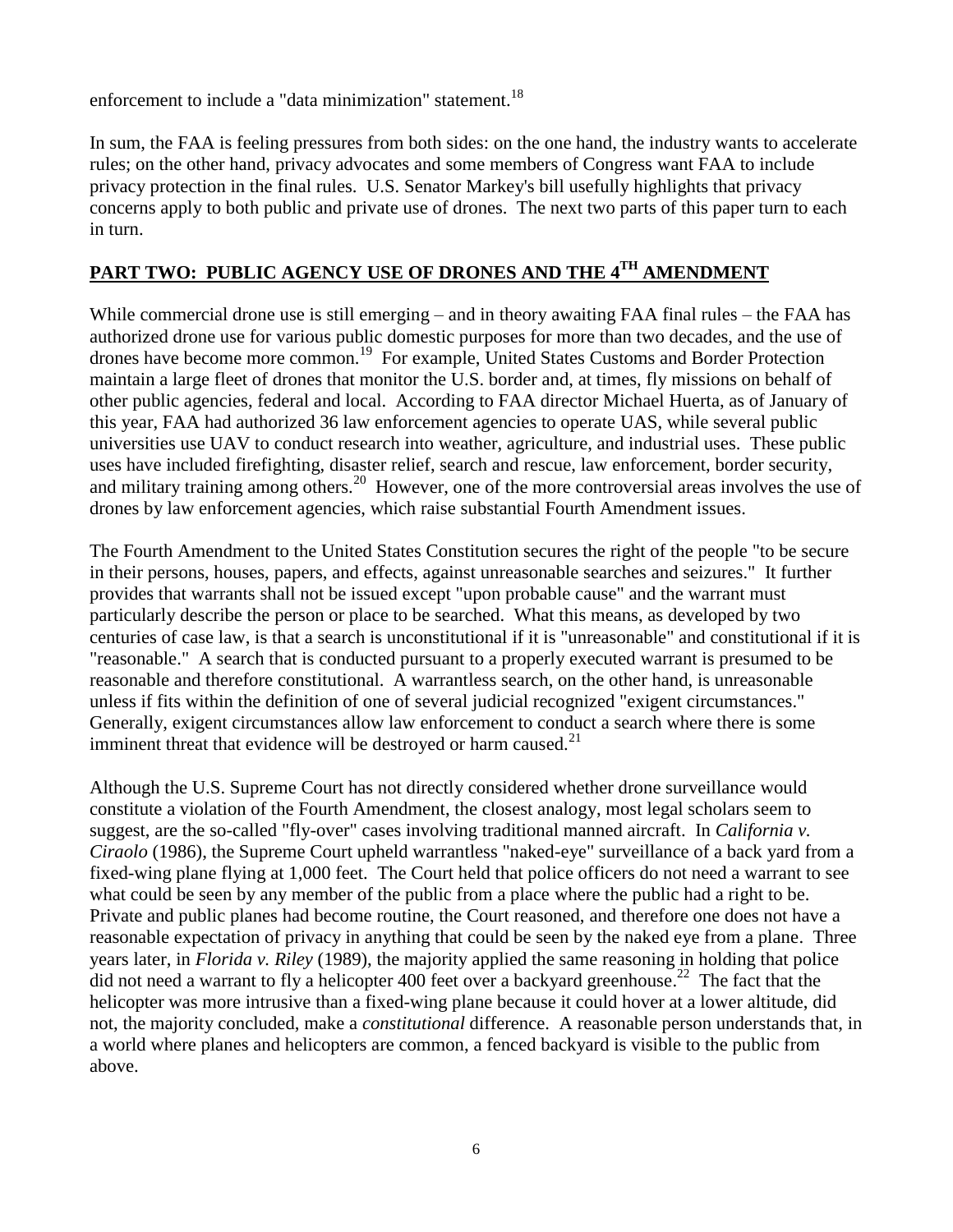Most legal analysts cautiously conclude that if the U.S. Supreme Court were to consider a drone surveillance case, the "fly over" cases suggest that it would probably be upheld. To the extent that a drone could capture the same images that could be captured by someone in a plane or helicopter, there is no *constitutional* reason to treat a drone differently simply because it lacks a pilot. Some critics of drone use by law enforcement, including the ACLU, contend that because drones are cheaper than planes and pilots, such surveillance will become more prevalent. This may be true, but given the reasoning of the fly-over cases, it may not matter. The key issue for the Court is whether someone can have a reasonable expectation of privacy in something that can be seen from above, whether by a plane, helicopter, or drone.

Yet, the greater privacy threat posed by the affordability and greater pervasiveness of drones may justify statutes and policies that offer greater protection than that provided by the Fourth Amendment, but it is not clear how it would be relevant in a constitutional analysis. If anything, the relative affordability and corresponding pervasiveness of drones may result in *less* protection under the Fourth Amendment. In *Kyllo v. U.S.*, the court held that warrantless use of thermal imaging to detect drugrelated equipment inside of a home was an unreasonable search within the meaning of the Fourth Amendment.<sup>23</sup> However, the Court based its holding in substantial part on the fact that the thermal imagining devices of the sort used were not in common usage; thus people have a reasonable expectation that the inside of the home cannot be "seen" by thermal imaging. The implication of the holding, however, is that if thermal imaging devices were commonly used by private parties, then the Fourth Amendment would provide less protection because ones expectation that their activities would be shielded from thermal imaging would be less "reasonable." As applied to drones, the *Kyllo*  reasoning leads to an ironic, and potentially very troubling, conclusion and privacy conundrum: As drones become *more* pervasive, as is expected, the Fourth Amendment could offer *less* protection against them.

While fly-over cases suggest that the Court might uphold law enforcement use of drones for aerial surveillance, a recent decision involving GPS devices suggest that certain kinds of drone surveillance could be deemed unreasonable.<sup>24</sup> In sum, it seems reasonable to conclude that, the current Court at least, would only find that drone surveillance constituted an unreasonable search if (1) it physically invaded the defendant's property or obtained information that otherwise could only have been obtained by a physical invasion; or (2) the drone surveillance was sufficiently constant and of a sufficiently long duration.

#### **PART THREE: PRIVACY IMPLICATIONS OF COMMERCIAL DRONE USE**

In theory, as discussed above, commercial drones cannot operate legally in the U.S. until FAA develops its final rules and issues certificates to operators. In fact, drones are already being used for commercial purposes and their services are openly advertised on the Internet and elsewhere. National Public Radio (NPR) recently ran a story about a Los Angeles-based company called "Drone Dudes." On its website – [www.dronedudes.com](http://www.dronedudes.com/) – Drone Dudes describes itself as "a unique collective of filmmakers, designers and flying robots. With our custom fleet of Cinema-Drones, we are able to achieve shots previously deemed impossible. Our systems and workflow have been carefully crafted to meet the demands and aesthetics of the motion picture industry, allowing for what we believe is the best overall aerial experience and tools for capture. With over a decade of combined experience in aerial cinematography and motion picture robotics, the Drone Dudes team is led by some of the highest regarded pilots and aerial cinematographers in the industry." Its list of "projects" includes not only feature films, but, among others, a video advertisement for Nature Valley Breakfast Biscuits that was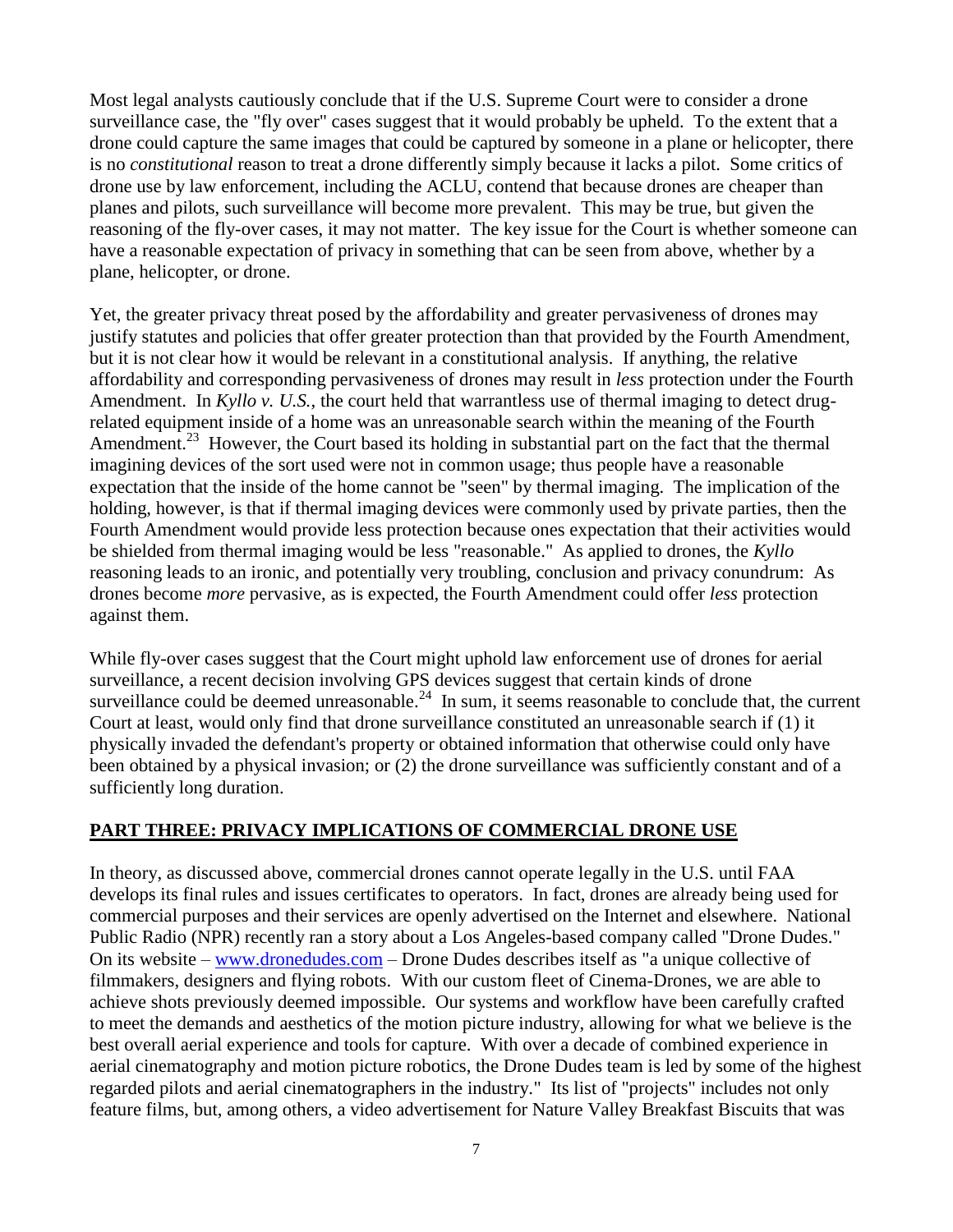apparently filmed with the use of drones. According to the NPR report, Drone Dudes has used drones to make videos for use in advertisements by Kawasaki, Hyundai, and PacSun.<sup>25</sup> Whether Drone Dudes is unaware of the FAA position banning commercial drone use, believes that its use of small drones is not subject to FAA policy, or is simply ignoring FAA policy is not entirely clear. Some advocates of commercial drones point to the ALJ's *Pirker* decision noted above to claim that FAA rules and regulations do not prohibit using small drones for commercial purposes, but they ignore the fact that the decision was stayed pending FAA appeal. A more common tactic is to claim that the drone operator is not charging for the drone flights but for the editing or processing photographic images. In any event, FAA policy has clearly not stopped entrepreneurs from using drones for a variety of commercial purposes.

**Claims for the Commercial Value of Drones**: According to the Association for Unmanned Vehicle Systems International (AUVSI), "the potential benefits for UAS cannot be underestimated." AUVSI estimates that the industry will "create more than 100,000 jobs and \$82 billion in economic impact in the first decade following integration." Yet, AUVSI claims, the FAA has left a regulatory void that has left "American entrepreneurs and others either sitting on the sidelines or operating in the absence of appropriate safety guidelines." AUVSI wants FAA to use its existing authority to issue certifications in advance of the final rules, which would at least allow "a portion of the promising commercial sector to begin operating safely and responsibly."<sup>26</sup>

The promising commercial uses of drones are, according to AUVSI, almost endless. Of particular interest to the California economy, some claim that drones will "revolutionize" the film industry.<sup>27</sup> For example, Aerial Media Pros – a company based in Costa Mesa, California – designs and assembles drones that carry cinema-quality cameras into spaces previously inaccessible to traditional manned aircraft. In addition to having more agility than traditional aircraft, drones are much less expensive and carry no risk to the life of pilot and crew. Notwithstanding the FAA's policy banning commercial use of drones in American airspace, drones made by Aerial Media Pros have been used in the making of motion pictures – including the blockbuster, "The Hobbit" – and popular music videos. Aerial Media Pros reportedly makes nearly two dozen models, ranging in price from less than \$1,000 to nearly \$30,000. Even the more costly models are a relative bargain given that production companies can pay anywhere from \$5,000 to \$10,000 per hour to rent manned planes or helicopters. According to the founder and CEO of Aerial Media Pros, there is "no other way to capture some of the shots we get. We're getting footage that blows away everyone else. . . With these copters, a camera can close in 10 feet away from the subject or pull out 400 feet away. It can fly through windows or the door of a house, or fly across the water. . . The possibilities really get the creative juices going."<sup>28</sup>

While aerial cinematography may turn on the creative juices of filmmakers and music video producers, more staid professions are also enthusiastic. For example, drone-based aerial photography is already being used in the real estate industry. As reported by the *San Francisco Chronicle* earlier this year, "aerial photos and videos are popping up in ads for moderately priced places, thanks to the relatively inexpensive use of drones."<sup>29</sup> Realtors find that aerial photography and videos can be attractive selling points. As to the FAA regulations that would appear to prohibit these uses, one drone videographer told the *Chronicle* that many drone photographers try to circumvent FAA restrictions "by not charging for the flight but charging for the editing." When asked to comment on this, Les Dorr, an FAA spokesperson, rejected that line of reasoning, asserting that if "the unmanned aircraft is being used as a part of a business . . . it cannot qualify as a hobby or recreation." Dorr claimed that when FAA learns of violations, it sends warning letters or, if those do not work, cease-and-desist orders. Dorr claimed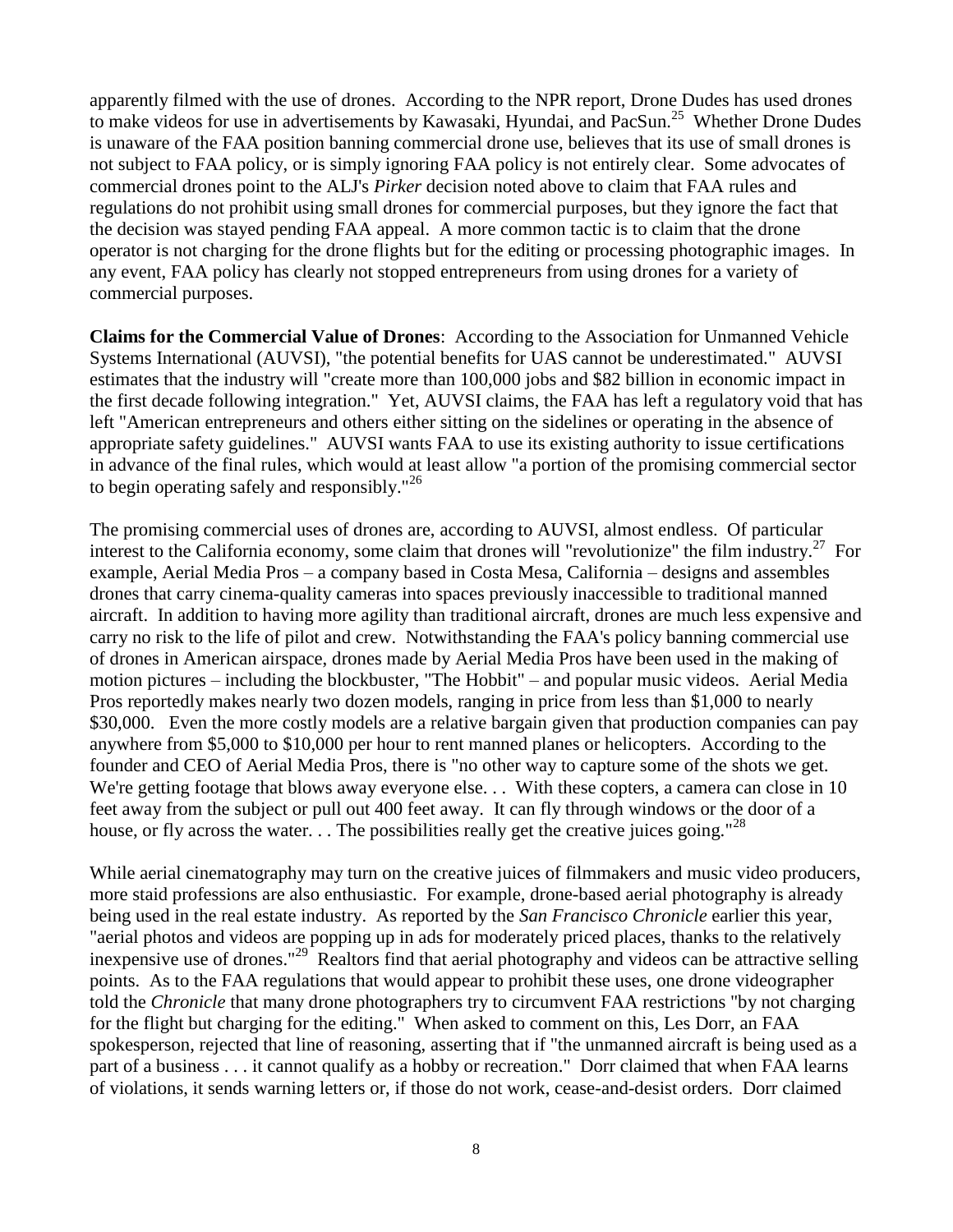that FAA has only issued two fines, including one levied in the *Pirker* case, and both of those involved flying in a careless and reckless manner.

Real estate and film-making do not exhaust the possibilities. According to Gavin Schrock, associate editor with *Professional Surveyor* magazine, drones will be especially useful for mapping and surveying. According to Schrock, drones can reach locations that are difficult or even dangerous to access, citing open-pit mines as just one example. Oil companies believe that drones will be extremely useful for the monitoring of pipelines and mines. Jeff Bezos of Amazon famously claimed that his company will someday deliver packages by drone instead of by mail. A San Jose drone videographer hopes to someday offer his services to building inspectors looking for easier access to roofs. According to a report in the *San Jose Mercury News*, "big-data companies see tremendous potential in unmanned and even automatically programmed aircraft for gathering information from the air, whether its counting plants in an Iowa cornfield or using sensors to detect pipeline gas leaks." A Sunnyvale, California, mechanical engineer told the *Mercury News* that this "market is going to be huge. The possibilities are endless; I know so many people getting into this field now so that they can pounce once the FAA comes up with its rules."

**Privacy Implications of Commercial UAS:** The very characteristics that make drones so promising for commercial purposes – especially their maneuverability and capacity to carry various kinds of recording or sensory devices – are the same characteristics that make them a potential threat to privacy. While Justice Brennan's image (quoted at the beginning of this paper) of a hovering device that could peer into windows and read book titles assumed a device operated by government, a privately operated device could do the same thing. While the private operator could not arrest or incarcerate a person based on what was discovered, it would create an equally intrusive invasion of privacy. Private operators could, conceivably, use a small bird-sized drone equipped with a high resolution camera to obtain private and even intimate images of unsuspecting subjects. Even more mundane pieces of personal information – the presence of absence of certain products, the time of day that one exits or enters one home, the route one takes to work, etc. – could be collected by a drone and, in our digitally connected world, linked to the array of personal information that is collected by data brokers, retailers, and others from a variety of other sources. Indeed, it is not inconceivable that data brokers themselves could use information collected by a drone to supplement their existing consumer profiles. Of course, one should not overstate the threat posed by drones. For example, powerful cameras and sensory devices on conventional aircraft or mounted on street poles or on the roofs of neighboring buildings could pose the same kinds of privacy threats. However, the maneuverability of drones relative to stationery cameras, and their affordability and small size relative to traditional aircraft, clearly make them potentially more pervasive and intrusive.

While drones will inevitably pose novel privacy threats, it is unclear whether existing privacy protection laws in California will need to change, and new statutory approaches added, in order to protect against such threats, because neither existing privacy statutes nor the common law of privacy torts are technology specific. Under both statute and common law, as well as under state constitutional law, a person commits an invasion of privacy if that person violates another person's "reasonable expectation of privacy." Under California's "constructive invasion of privacy" statute, for example, a person who captures a visual image or sound recording of another person engaged in a "private familial activity," as defined, may be liable for a constructive invasion of privacy provided that certain other conditions are met. Specifically, a plaintiff bringing an action under the statute would need to show that the defendant captured the image in a manner that is highly offensive to a reasonable person and that the image was captured using an enhanced visual or auditory recording device, such that, in the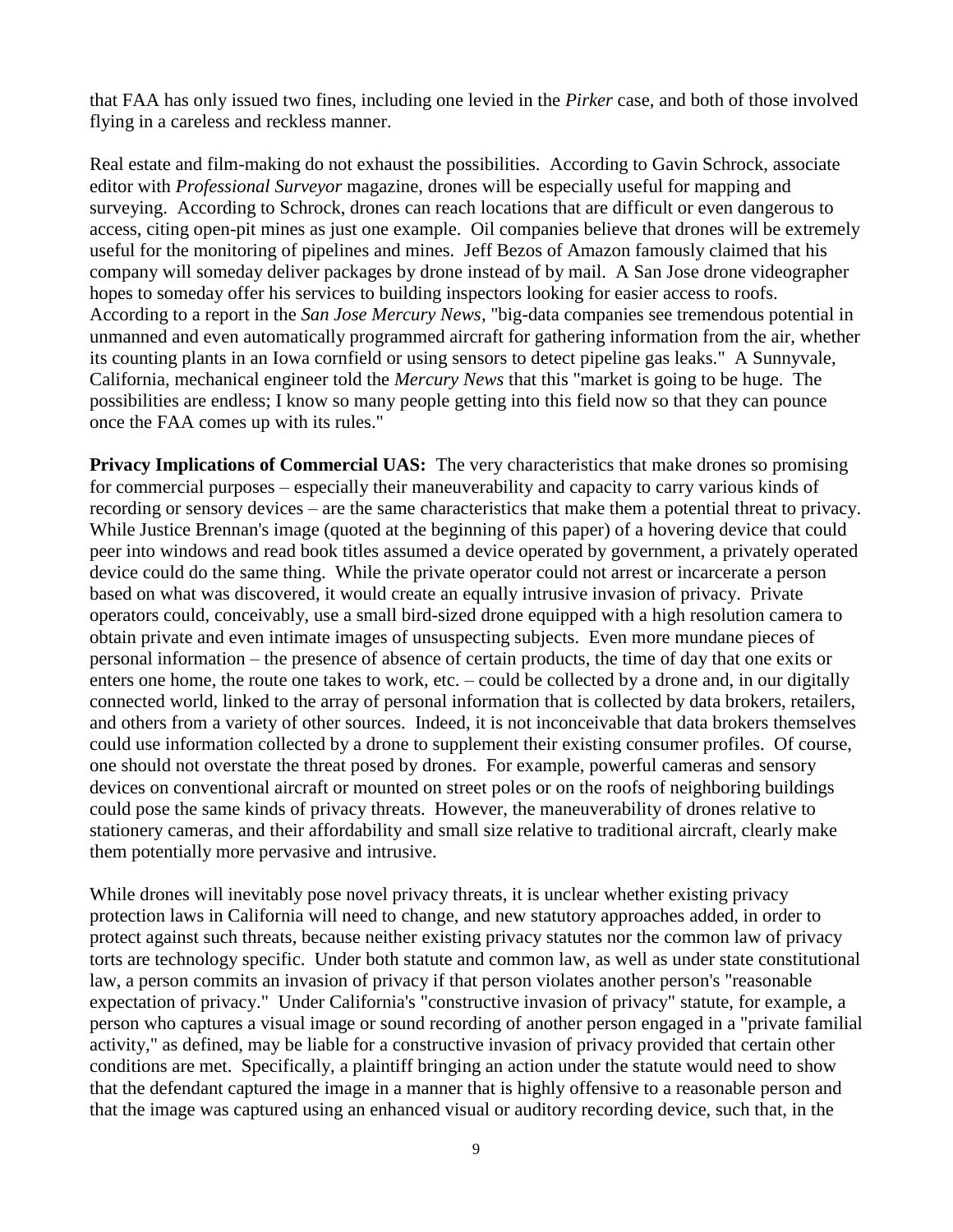absence of the device, the image could only have been obtained by a physical trespass. It does not matter whether one takes the photograph from a helicopter, from the rooftop of a nearby building, or by means of a camera attached to a drone – a violation has occurred if all of the elements are met.

Similarly, it may not be necessary to legislatively modify common law privacy torts in order to address the novel threats posed by drones. Consistent with long-standing common law tort principles, California case law – aspects of which have been codified – recognizes and imposes liability for four kinds of invasion of privacy: (1) Intrusion upon the plaintiff's seclusion or into his or her private affairs; (2) Public disclosure of private facts about the individual; (3) Publicity that places the plaintiff in a false light in the public eye; and (4) Misappropriation, for the defendant's advantage, of a person's name or likeness.<sup>30</sup> It is the first of those – intrusion into private affairs – that would appear to be most likely implicated by private drone surveillance; however, information obtained by such an intrusion could be used in a manner that causes a violation of the other three.

In order to prevail on an "intrusion into private affairs" claim in California, the plaintiff must show that (1) he or she had a reasonable expectation of privacy in the place intruded upon; (2) the defendant intentionally intruded upon that place; (3) the intrusion was committed in a manner that would be highly offensive to a reasonable person; (4) the plaintiff was harmed by the intrusion; and (5) the defendant's conduct was a substantial factor in causing the harm. California jury instructions elaborate on these elements and inform jurors that in deciding whether the plaintiff had a "reasonable expectation of privacy" they should consider the extent to which others could see or hear the plaintiff (the more likely others could see or hear, the less likely the defendant committed an intrusion) and the means by which the intrusion occurred. In deciding whether the intrusion was "highly offensive to a reasonable person" jurors are instructed to consider the extent of the intrusion, the motives and goals of the defendant, and the setting in which the intrusion occurred.<sup>31</sup> None of the elements are technology specific and would not appear to preclude a plaintiff from bringing an action or prevailing upon that action if a drone was used to commit the intrusion.

Finally, in addition to statutory and common law protections, the California Constitution expressly guarantees a right of privacy; moreover, it guarantees this right against *both* private and public actors. The California Supreme Court has held that the privacy provision in the California Constitution "creates a legal and enforceable right of privacy for every Californian."<sup>32</sup> Despite this express protection, however, just what is included in the state's constitutional right to privacy has necessarily been developed in a body of case law. These cases tend to be very fact-specific. As a general rule, however, in order to maintain a claim for infringement of one's right of privacy under the California Constitution, the plaintiff must (1) identify a legally protected privacy interest; (2) establish that he or she had a "reasonable expectation of privacy" under the circumstances; and (3) that the defendant's conduct constituted a "serious" invasion of privacy. If a plaintiff establishes all three of these elements, the defendant may still show the invasion of privacy was justified if it furthers a legitimate and competing interest.<sup>33</sup> As with the statutory provisions and common law elements, the elements necessary to make a constitutional claim are not technology-specific.

In short, it does not appear that the privacy threats created by drone use *necessarily* require modification of existing privacy law, as the critical issues most often concern whether the plaintiff has a "reasonable expectation of privacy" and the defendant's conduct was either "highly offensive" or amounted to a "serious" invasion of the constitutionally protected privacy right. However, the statutory, common law, and constitutional causes of action arise only *after* a breach of privacy and some damage has occurred. Thus, nothing would appear to prevent the Legislature from taking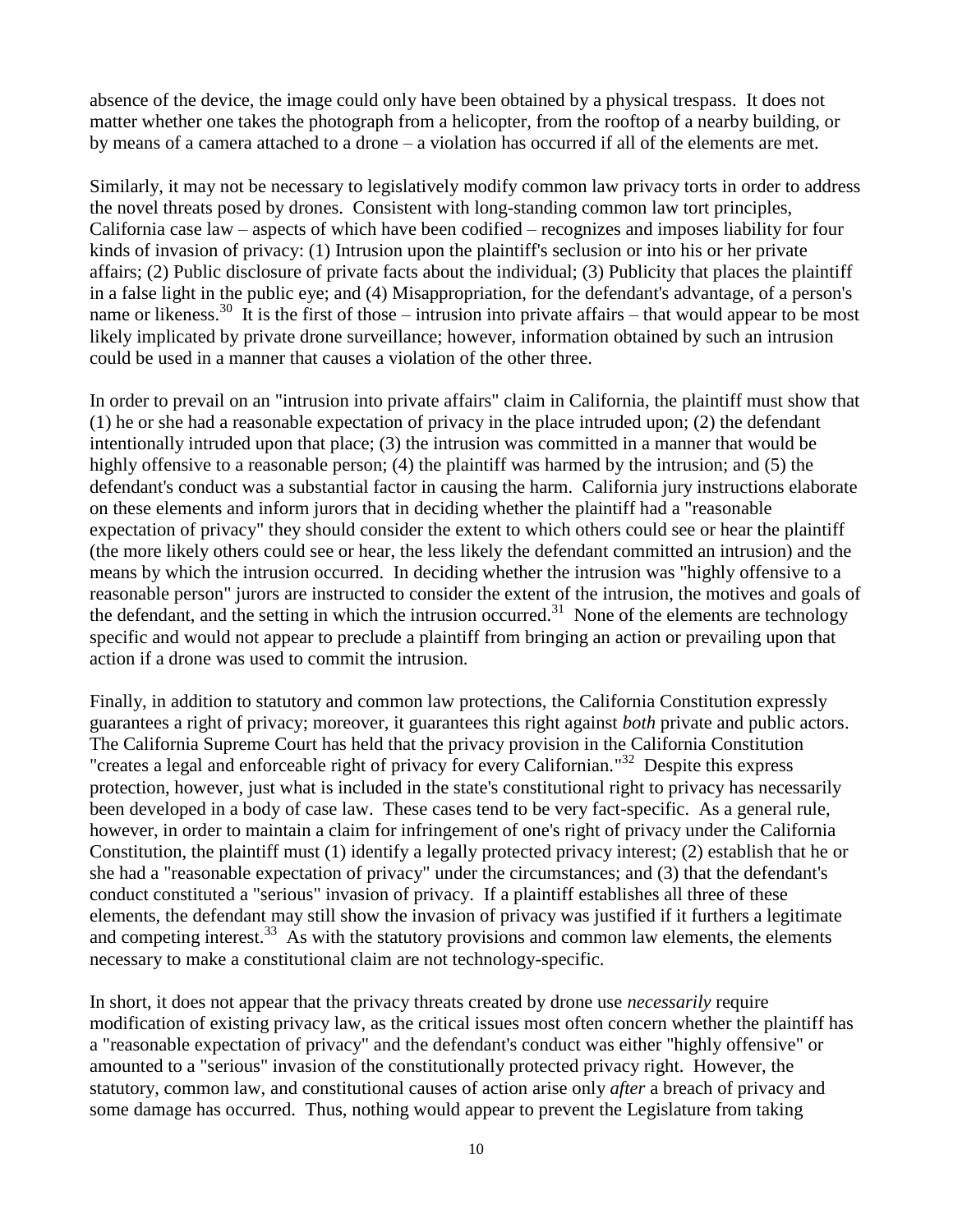prophylactic steps to limit damages before they occur, such as regulating the conduct of drones, the kinds of personal information that drones can or cannot collect, and the length of time that drone operators may retain any personal information collected. Indeed, as discussed in the next part, other states have already enacted or proposed such limitations.

#### **PART FOUR: LEGISLATIVE RESPONSES IN THE STATES**

Thus far, legislation concerning drones has been introduced in at least 43 states, according to the NCSL, and it appears that other states have recognized both the promise and perils of drone use. Some of those states, more taken with the promise, have sought to encourage UAS development. This has generally taken the form of appropriations for research and development or in efforts to obtain one of the six FAA test sites. Others, more taken by the perils, have sought to limit the use of UAS. For the most part, these limitations focus on law enforcement use of drones, most commonly by requiring law enforcement to obtain a warrant before using drones for law enforcement surveillance or in the course of criminal investigations. The relative paucity of legislation restricting drone use by private parties may suggest that these states believe that existing privacy laws and common law torts already provide adequate protection. It may also reflect that fact that, thus far, the FAA has only issued UAS certificates to law enforcement, but has not as yet issued certificates from private commercial uses. Any conclusion as to why other states have enacted or failed to enact legislation on this matter would require an inquiry into legislative histories in 49 other states, which goes beyond the scope of this paper.

### **CONCLUSION: LOOKING FORWARD**

As noted earlier, the purpose of this background paper is not to suggest specific legislative proposals. Rather, it has sought to survey the current state of drone regulation (or lack thereof), anticipate some of the legal and constitutional issues that the expansion of UAS is likely to raise, especially in regards to privacy rights and civil liberties, and to consider what other states have done. However, the above analysis does suggest a number of policy questions that could be addressed legislatively, regardless of if or when the FAA issues it final rules:

#### $\checkmark~$  SHOULD THE LEGISLATURE REQUIRE LAW ENFORCEMENT TO OBTAIN A WARRANT BEFORE USING DRONES FOR PURPOSES OF CRIMINAL INVESTIGATION?

As noted above, both U.S. Senator Markey and several state legislatures have proposed or have already enacted bills to require law enforcement to obtain a warrant before engaging in drone surveillance for criminal investigation purposes. As discussed above, based on the U.S. Supreme Court's "fly-over" cases, it seems likely that the court would uphold drone surveillance without a warrant, unless the surveillance was particularly invasive or of long duration. However, it is important to note that the Fourth Amendment establishes a constitutional minimum. State legislatures are free to offer more protection than the Fourth Amendment requires. Doing so might be wise given that existing case law suggests that the more widespread and common drones become, the less protection afforded by the Fourth Amendment. Thus it may be incumbent upon the California Legislature to provide that protection.

 $\checkmark$  SHOULD (OR CAN) THE LEGISLATURE IMPOSE LIMITS ON THE ABILITY OF COMMERCIAL DRONE OPERATORS TO COLLECT, USE, AND RETAIN INFORMATION THAT IT COLLECTS?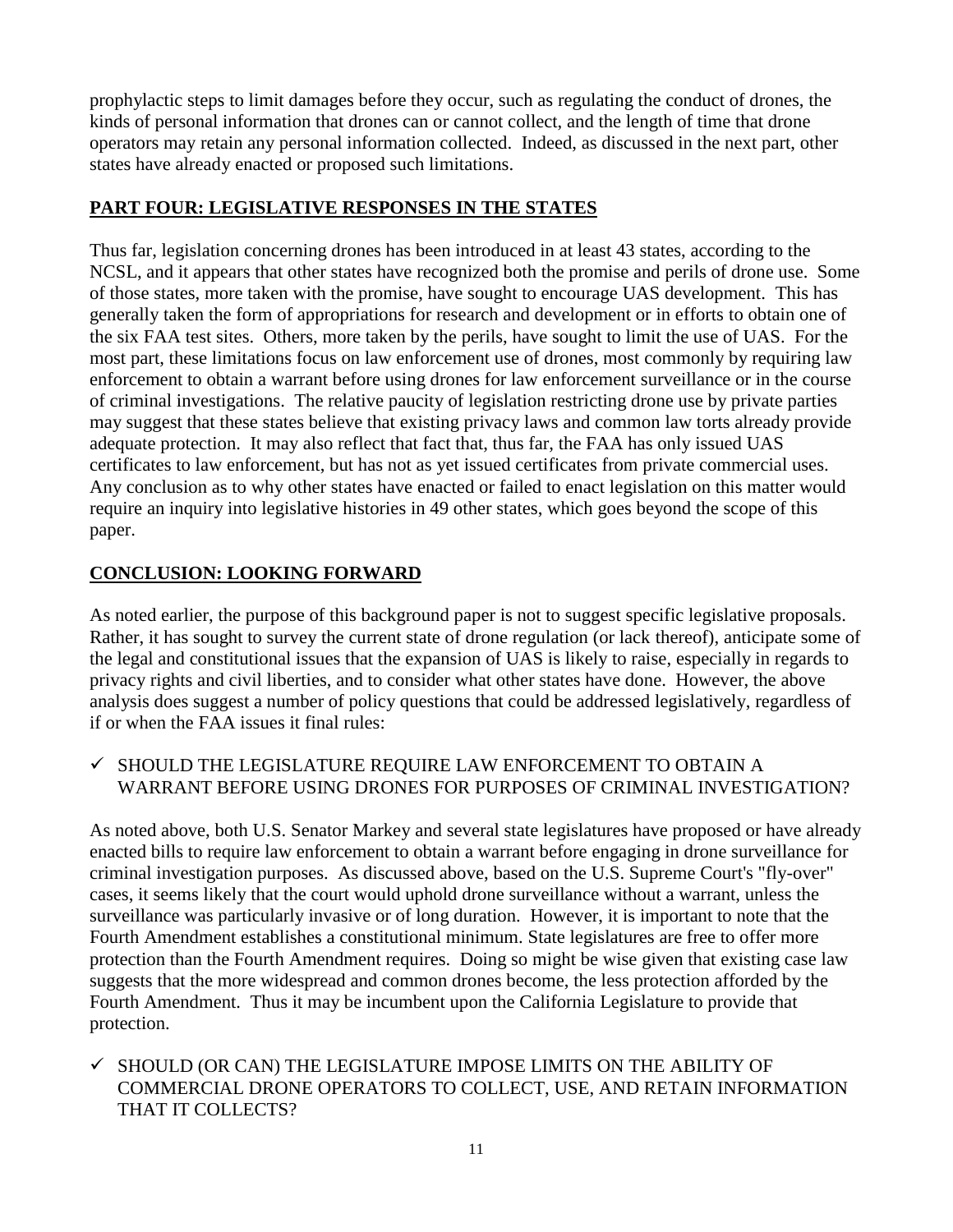Senator Markey's legislation (though GovtTracks.com gives a 1% chance of becoming law) would require a private drone operator to include within its application for certification a privacy policy statement setting forth the kinds of information the drone will collect, how it will be used, and how long it will be retained. The proposed federal legislation would also require FAA to post these policies on its website. Federal preemption principles would certainly prevent California from imposing requirements on the FAA application process. Less clear, however, is the extent to which California could require a company operating within the state to develop and publish privacy policies if that company is operating under FAA authority. On the one hand, a court may well find that FAA rules and regulations occupy the field and any state legislation would be preempted. On the other hand, one could argue that California is free to regulate the information collection practices of a company operating within its jurisdiction as has already been the case, for example, with the state's Shine the Light law.

#### $\checkmark$  DO THE SAFETY AND ECONOMIC BENEFITS OF PUBLIC AND PRIVATE DRONE USE APPEAR TO OUTWEIGH ANY ADDITIONAL THREATS THAT DRONES WILL POSE TO PRIVACY AND CIVIL LIBERTIES?

In answering this question, it is important not to overstate either the benefits or the threats. On the benefits side: Will aerial videos really sell more houses than old-fashioned photographs and flyers? Will drones really "revolutionize" the film industry, or are they simply the latest step in the evolution of film technology? On the privacy side: To what extent will drones pose greater threats to personal privacy than planes or helicopters or 24-hour surveillance cameras on mounted on buildings, in employee bathrooms, on street lamps, or on telephone poles? Will drones allow data brokers to obtain any more information than they can already obtain from the Internet, smartphones, or mobile applications? To be sure, drones will cause additional threats to personal privacy, but does it make sense to single out drones from among other modern technologies that collect, use, and store our personal information?

 DO EXISTING PRIVACY PROTECTIONS– CONSTITUTIONAL, STATUTORY, AND COMMON LAW – PROVIDE ADEQUATE PROTECTION AGAINST PRIVACY INTRUSIONS COMMITTED BY DRONES, OR WILL LAWS NEED TO BE MODIFIED OR ADDED TO TAKE ACCOUNT OF ANY UNIQUE FEATURES OF DRONE SURVEILLANCE?

As noted above, California privacy laws already provide civil and criminal remedies where a person unreasonably intrudes upon the privacy of another person. These remedies are not necessarily technology-specific. For example, "peeping Tom" statutes in the Penal Code make it unlawful to spy upon persons in certain intimate places, whether this is done by the naked eye or with the aid of a device, including drones. The critical elements are not the nature of the technology but the nature of the intrusion and the motive of the intruder. Similarly, civil remedies for various privacy torts generally impose liability where the defendant acted in a highly offensive manner and the plaintiff, under the circumstances, had a reasonable expectation of privacy. The technological means may be considered in determining reasonableness or offensiveness, but it is not a core element of the tort. It is nonetheless the case, however, that statutes and common rules developed in another time could not have anticipated new technology, and they may contain words or phrases that, when applied to the new technology creates an unfair burden for the plaintiff in seeking recovery for a real harm. In those instances, it may be necessary to modify old language, to account for a drastically changing new reality without making our laws technology-specific.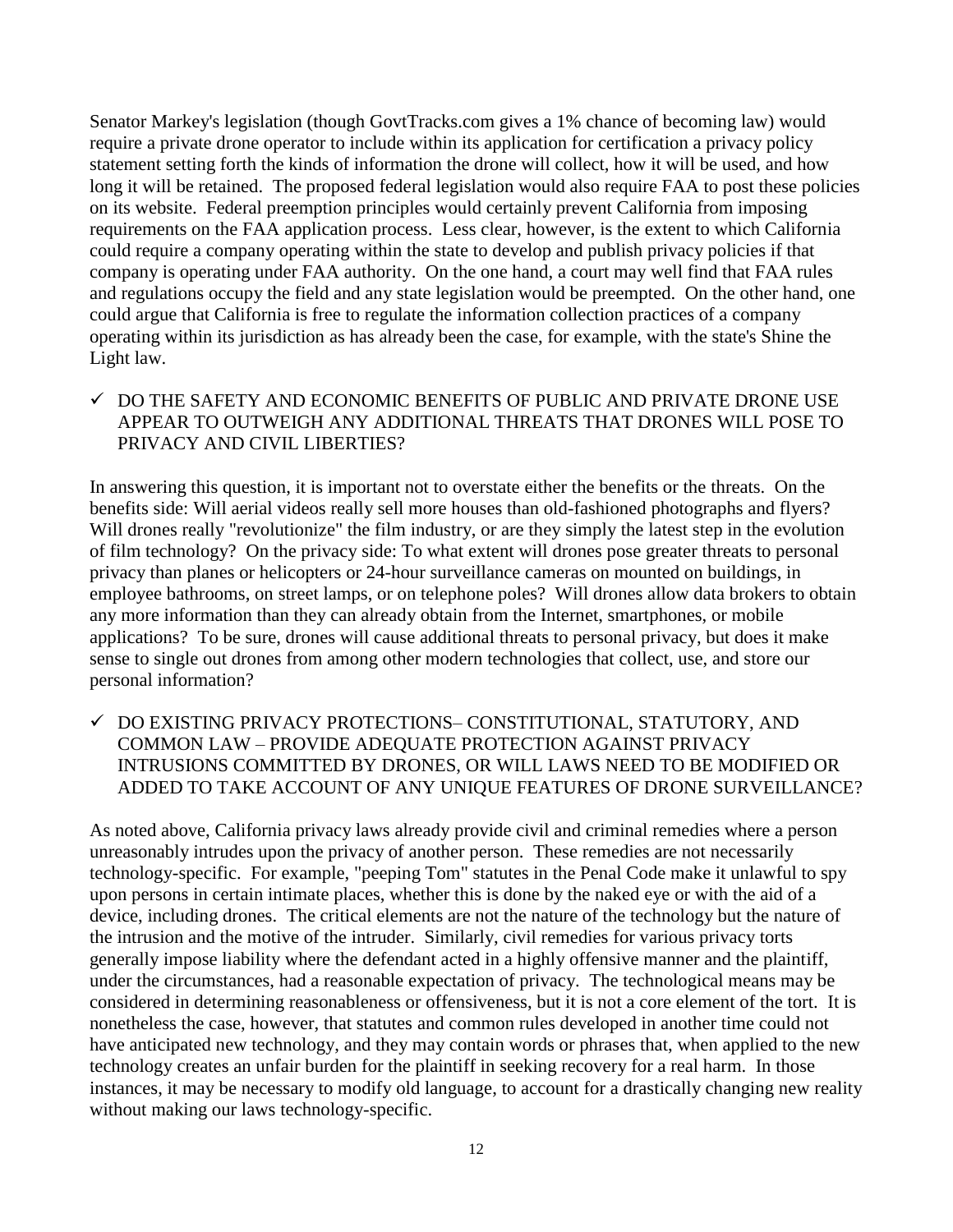l

<sup>3</sup> FAA Modernization and Reform Act of 2012 (Public Law 112-095)

 $4$  The literature – popular, academic, and governmental – uses the acronyms UAS or UAV, sometimes interchangeably, to describe drones. Technically, however, the UAV (Unmanned Aerial Vehicle) is a component of a UAS (Unmanned Aircraft System). That is, UAV refers to the vehicle (or drone) itself; UAS refers to the vehicle together with all of the other operational equipment used to fly the vehicle remotely, including any control station or data link. The FAA defines UAV as "a device used or intended to be used for flight in the air that has no pilot on board." The FAA expressly excludes from this definition missiles, weapons, or exploding warheads, but includes all classes of airplanes, helicopters, airships, and powerlifted aircraft without a pilot on board. UAV does not include balloons, rockets, tethered aircraft, and unpowered gliders. (USDOT, Federal Aviation Administration, *Integration of Civil Unmanned Aircraft Systems (UAS) in the National Airspace System (NAS) Roadmap* (2013), p. 8. Hereafter, FAA *Roadmap*.)

<sup>5</sup> Office of the Inspector General. Audit report. *FAA Faces Significant Barriers to Safely Integrate Unmanned Aircraft Systems into the National Airspace System*. Report Number: AV-2014-061, June 26, 204. [Hereafter Audit Report.] 6

See "Decisional Order," *Huerta v. Pirker*, NTSB, Office of Administrative Law Judges, Docket CP-217, March 6, 2014. A decision issued earlier this year by an Administrative Law Judge (ALJ) for the National Transportation and Safety Board (NTSB) further complicates FAA's struggle to meet the FMRA mandates. On June 17, 2013, the FAA fined Raphael Pirker \$10,000, alleging that he recklessly operated his Ritewing Zephyr unmanned model aircraft while taking aerial photographs of the University of Virginia campus. In addition to operating the UAV recklessly – for example, by flying too close to buildings and people on the ground – Pirker had received compensation from a communications company that was apparently producing a promotional video about the University. FAA claimed that this violated FAA regulations prohibiting the use of UAV for commercial purposes without an FAA Airworthiness Certificate. (See "Decisional Order," *Huerta v. Pirker*, NTSB, Office of Administrative Law Judges, Docket CP-217, March 6, 2014.) Pirker contested the fine, claiming that the FAA regulations authorizing the fine did not apply to his "model aircraft." The ALJ agreed, noting that, historically, FAA had never required operators of small model aircraft to acquire an Airworthiness Certificate as is generally required of other "aircraft" under Federal Aviation Regulations. (Specifically, Federal Aviation Regulations (FAR) Part 21, Section 21.171 *et seq.* and FAR Part 47, Section 47.3, requires Airworthiness and Registration Certification for an "aircraft.") The ALJ concluded that the only "reasonable inference" was that FAA meant to distinguish "model aircraft" from the "aircraft" that are subject to FAA regulations. The ALJ claimed that this inference was further supported by AC 91-57, the advisory circular entitled "Model Aircraft Operating Standards" with its stated purpose of "encouraging voluntary compliance with safety standards for model aircraft operators." As for the 2007 "clarification" issued by FAA asserting that AC 91-57 only authorized the use of model aircraft for "recreational" purposes, the ALJ held that this notice – though published in the *Federal Register* – did not constitute an enforceable rule, because any FAA rule must be noticed and subject to a public comment period before it can become binding. (*Huerta v Pirker*.) Apparently, no such comment period was ever provided. FAA appealed the ALJ's ruling, and the ALJ agreed to stay his decision pending outcome of the appeal. In the appeal, FAA contended that the ALJ's reasoning that Pirker's model aircraft was not "aircraft" under FAA regulatory definitions was "both illogical and deeply flawed." FAA contended that "model aircraft" is obviously a subset of the more general category of "aircraft" and thus subject to FAA regulation. As for the ALJ's claim that AC 91-57 exempted model aircraft, the FAA contended – as it had in its 2007 clarifying notice – that the exemption only applied to model aircraft that were used for "recreational" purposes. In short, FAA maintains that it has authority overall all "aircraft" operating in national airspace, including "model aircraft." Any commercial use of a UAV, regardless of size, is prohibited unless the operator obtains proper certification from the FAA – which, of course, Pirker did not possess because FAA does not currently grant UAV certification for commercial purposes. ("Administrator's Appeal Brief," *Huerta v. Pirker,* CP-217, April 7, 2014.) While it is uncertain what will become of the FAA appeal, one could argue that FMRA indicates that Congress assumes that commercial operators cannot operate without FAA certification. The purpose of the legislation, after all, is to require FAA to develop a plan and rules and regulations that will accelerate the integration of commercial UAS into the nation's airspace. The legislation thus presumes that commercial use is not presently permitted without FAA certification. (On the other hand, one could plausibly argue that, whatever Congress' intent or understanding, FMRA

<sup>1</sup> *Florida v. Riley* (1989) 488 U.S. 445, 462-463 (Brennan, J., dissenting.)

<sup>2</sup> *California v. Ciraolo* (1986) 476 U.S. 207. Brennan was not the first to imagine such a helicopter. In his 1949 dystopian novel, *1984*, George Orwell wrote: *"*In the far distance a helicopter skimmed down between the roofs, hovered for an instant like a blue-bottle, and darted away again with a curving flight. It was the Police Patrol, snooping into people's windows.*"* Orwell quoted in Robert Molko, *The Drones are coming! Will the Fourth Amendment Stop Their Threat to Our Privacy?* 78 BROOKLYN L. REV. 1279, fn. 13 (2013). On the prophetic nature of Brennan's comments, see Philip Hiltner, *The Drones are Coming: Use of Unmanned Aerial Vehicles for Police Surveillance and its Fourth Amendment Implications,* 3 WAKE FOREST J. L. & POL'Y 397 (2013). The similarities in the titles of these two articles is apparently a coincidence.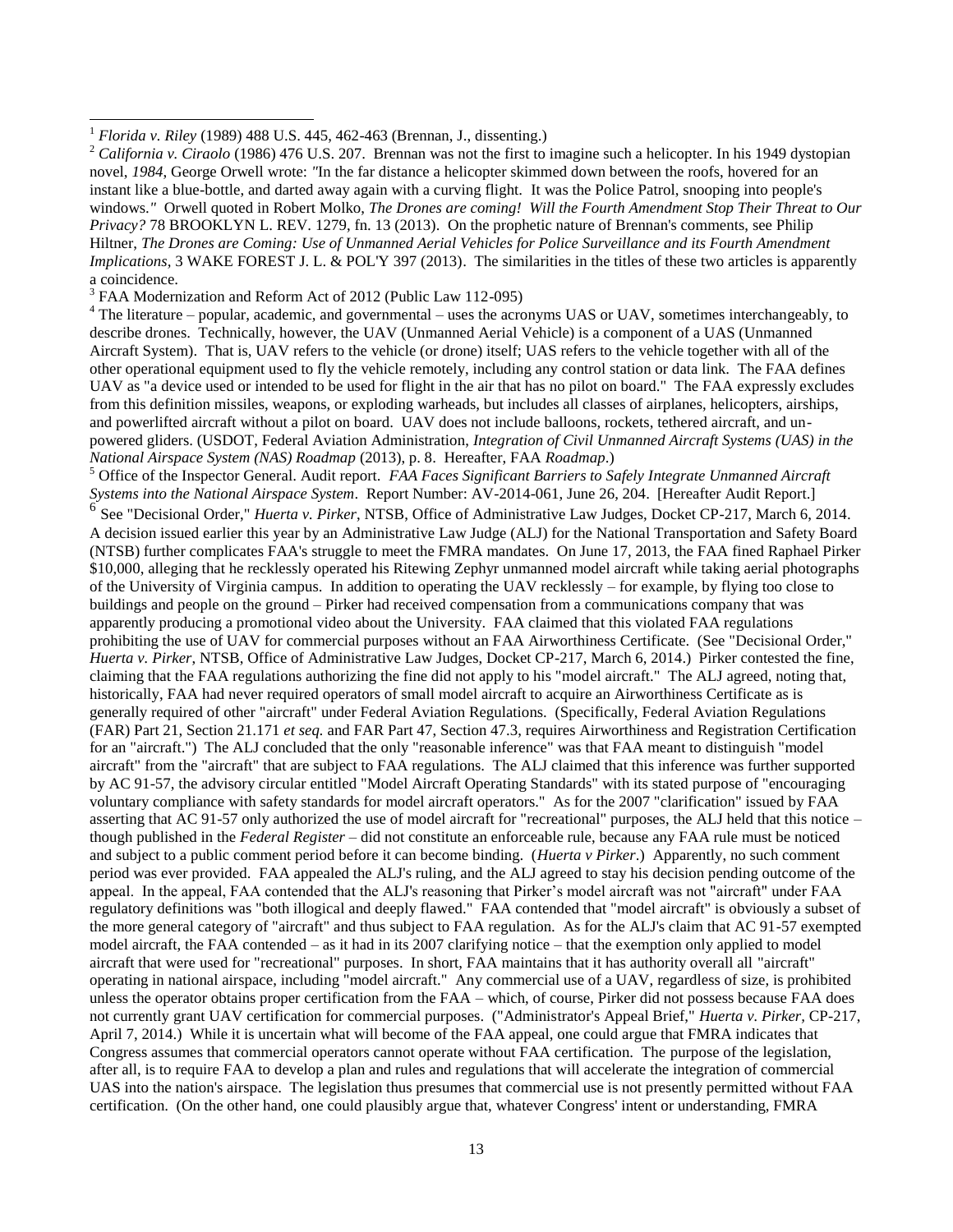unwittingly supports the ALJ conclusion insofar as it suggests that there are currently no binding rules or regulations for FAA to enforce.)

<sup>7</sup> FAA Fact Sheets.

l

8 From FAA Website re "myths:" http://www.faa.gov/news/updates/?newsId=76381

<sup>9</sup> FAA Fact Sheet

<sup>10</sup> Federal Register

<sup>11</sup> Office of the Inspector General, *FAA Faces Significant Barriers to Safely Integrate Unmanned Aircraft Systems into the National Airspace System.* Audit Report Number AV-2014-061, June 26, 2014. [Hereafter, *Audit Report*.] <sup>12</sup> Audit Report, pp. 5-6.

<sup>13</sup> The Auditor acknowledged that FAA had completed some of the preliminary steps set forth in FMRA. For example, the FAA issued a mandated "UAS Roadmap" in November of 2013. One of the required preliminary steps toward integration, the Roadmap contains general goals, metrics, and target dates. However, the Auditor found that the Roadmap still "lacks the detail or authority of a formal implementation plan."<sup>13</sup> Second, FAA reviewed 25 proposals (from 24 different states) and selected six "test sites" to conduct research and trials that will be used to develop standards for the final rules.<sup>13</sup> In advance of the 2015 deadline for the development of comprehensive rules, the Roadmap claimed that FAA develop an interim rule governing "small" UAS operators, which will allow small UAS (under 55 pounds) in the NAS so long as they remain within line-of-sight of the ground operator and are flown below 400 feet. Presumably, this rule will go beyond AC 91-57 by allowing *commercial* use of small UAVs. This interim rule should satisfy somewhat demands to accelerate integration of commercial drones. However, the FAA informed the Auditor that the small UAV rule would not be completed by the August, 2014, target date, and indeed will most likely not be completed by the end of this year. <sup>14</sup> The Auditor concluded that until the FAA can establish preliminary standards and develop a plan to work more

effectively with other public and private stakeholders, "it will remain unclear when, and if, FAA can meet its goals to safely integrate UAS." Audit Report, p. 16.

<sup>15</sup> Joint Planning and Development Office. *Unmanned Aircraft Systems (UAS) Comprehensive Plan: A Report on the Nation's UAS Path Forward.* September 2013.

<sup>16</sup> JPDO, *Comprehensive Plan, supra note* 

<sup>17</sup> Rockefeller Statement

<sup>18</sup> For a summary of this bill see http://thomas.loc.gov/cgi-bin/bdquery/z?d113:s.1639

<sup>19</sup> Statement of Michael Huerta before the Senate Committee on Commerce, Science, and Transportation, January 15, 2014.  $20$  Id.

 $21$  Before a court considers whether or not a search was reasonable, it must first determine if the government action constituted a "search" within the meaning of the Fourth Amendment. Before *U.S. v. Katz* in 1967, a "search" usually required a *physical* invasion into a clearly private, non-public space, especially the home. In *Katz*, however, the police had placed a bugging device on the outside of a telephone booth and recorded the defendant's side of the conversation. With this evidence, the police were able to show that the defendant was engaged in illegal betting. Under the pre-*Katz* reasoning, the courts would not likely have found a search since there was no invasion of Katz's property or even of the telephone booth (i.e. the device was on the outside of the booth) and the telephone booth itself was clearly in a public, not a private, space. Yet in *Katz*, the Court found that the defendant has reasonable expectation that, once inside the booth, no one could hear the content of his conversation. The *Katz* ruling revolutionized Fourth Amendment law by eliminating the need for a physical invasion of a person's property or a private space. Instead, the court concluded in *Katz,* that there is a search wherever the government action intrudes upon a person's "reasonable expectation of privacy." As subsequently interpreted and developed, *Katz* was credited with creating a two-prong test. First, the defendant must have had a "subjective" expectation of privacy, genuinely believing that his or her conduct was shielded from public exposure. The second, or "objective," prong is that the defendant's expectation of privacy must be one that society recognizes as "reasonable." *Katz*  is particularly relevant when considering Fourth Amendment issues raised by the use of drones. Camera-equipped drones, for example, do not need to physically invade property or a private space in order to capture images unbeknownst to the subject, and they can surreptitiously conduct detailed surveillance of a private person in public places by secretly following that person. As was the case with the electronic bugging device in *Katz*, new technologies create new ways of invading a person's expectation of privacy, and often in advance of whether society could recognize the expectation as "reasonable" in light of the technological landscape.

<sup>22</sup> *Florida v. Riley* (1989) 488 U.S. 445, 462-463 (Brennan, J., dissenting.)

<sup>23</sup> *Kyllo v. U.S.* 

<sup>24</sup> In *Jones v. U.S.*, the Court unanimously held that when police attached a GPS device to a suspected drug dealer's car it was a "search" within the meaning of the  $4<sup>th</sup>$  amendment and required a warrant (or some exigent circumstance) in order to be reasonable. In *Jones,* the police continuously monitored the whereabouts of the vehicle for about one month. The state, relying on an earlier opinion, argued that because movements of a vehicle are open to public observation, the police did not need a warrant to track its movements in public streets. However, the justices found that the action in *Jones* constituted a